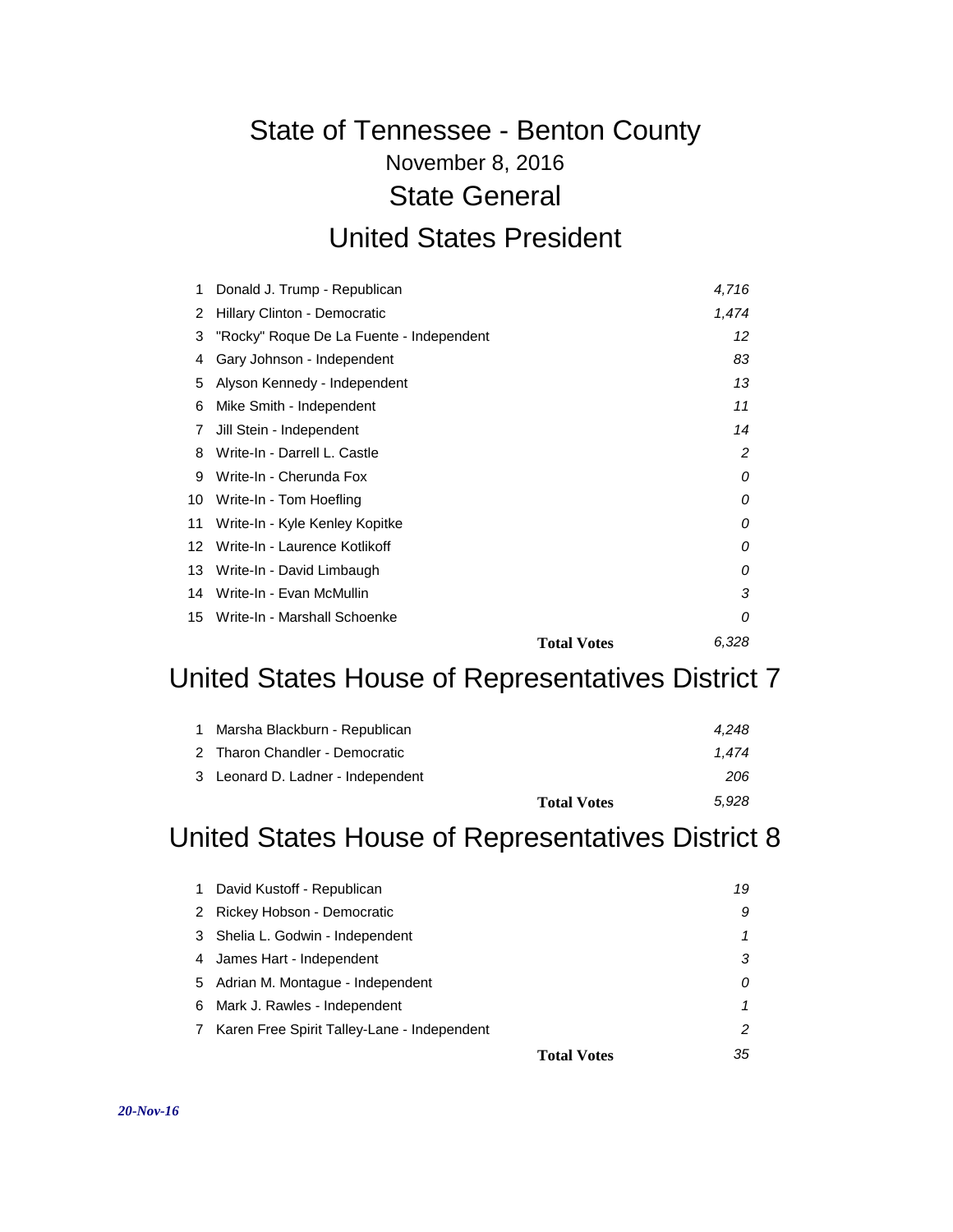### November 8, 2016 State of Tennessee - Benton County State General

### Tennessee Senate District 24

| John D. Stevens - Republican<br>$\mathbf{1}$   |                    | 4.526 |
|------------------------------------------------|--------------------|-------|
|                                                | <b>Total Votes</b> | 4.526 |
| Tennessee House of Representatives District 75 |                    |       |
| 1 Tim Wirgau - Republican                      |                    | 3.981 |
| 2 Denial Deurall Democratic                    |                    | 1.700 |

|                              | <b>Total Votes</b> | 6.050 |
|------------------------------|--------------------|-------|
| 3 James Hart - Independent   |                    | 361   |
| 2 Daniel Powell - Democratic |                    | 1.708 |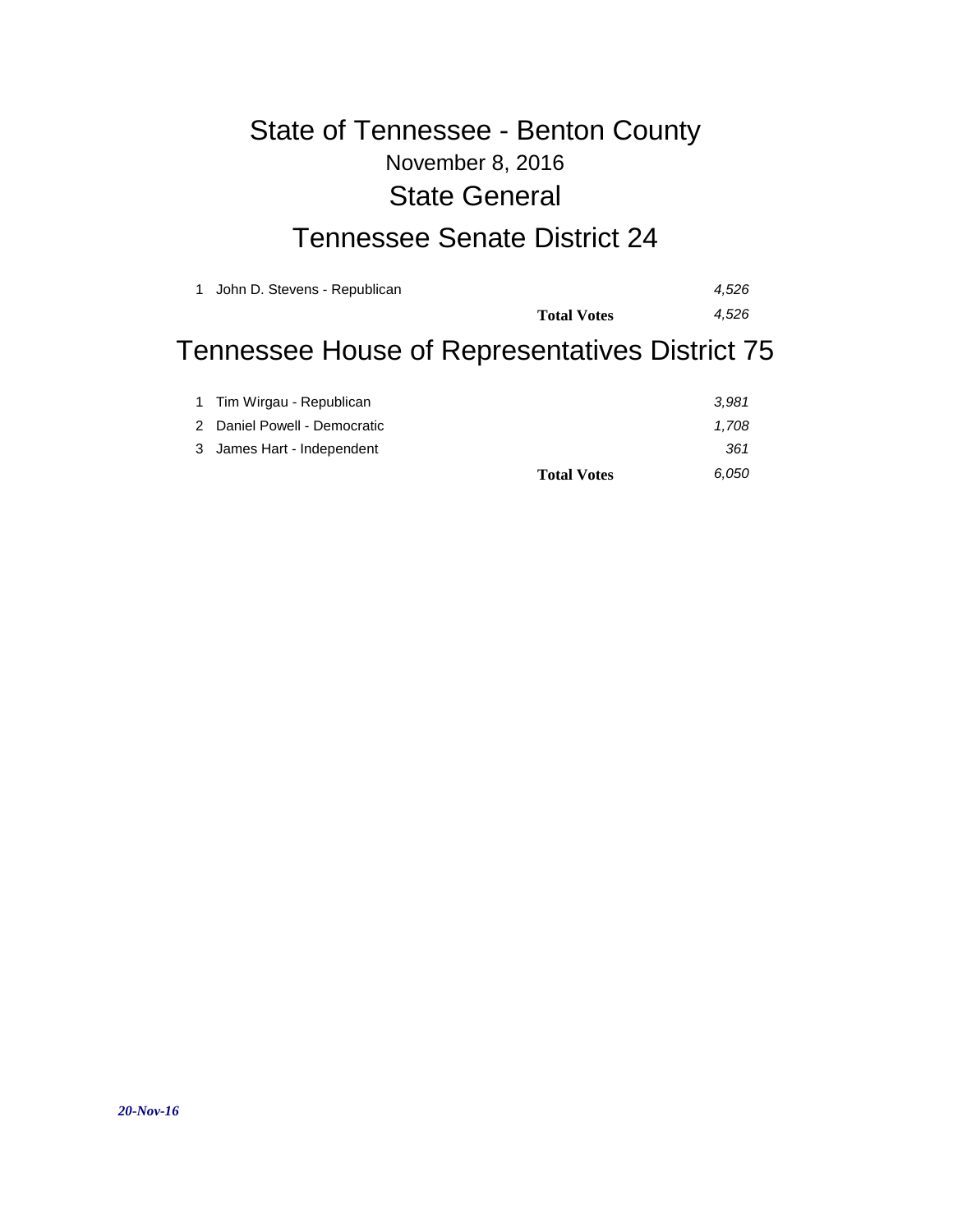## November 8, 2016 State of Tennessee - Benton County Referendum

## Wine at Retail Food Stores Referendum

| 1 For legal sale of wine at retail food stores     | 4.218 |
|----------------------------------------------------|-------|
| 2 Against legal sale of wine at retail food stores | 1.863 |
| <b>Total Votes</b>                                 | 6.081 |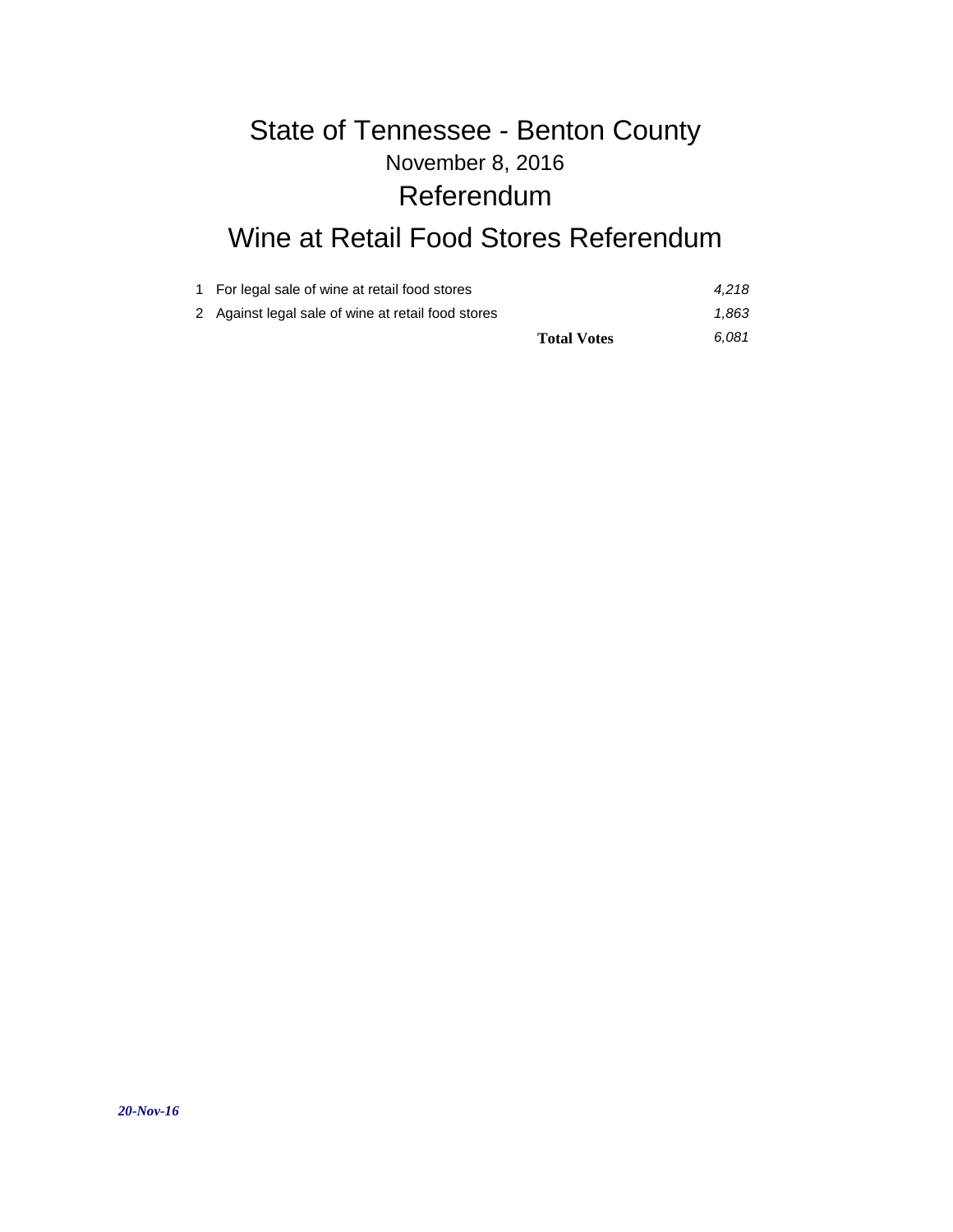# November 8, 2016 State of Tennessee - Benton County Municipal - Town of Big Sandy Alderman

|                                     | <b>Total Votes</b> | 242 |
|-------------------------------------|--------------------|-----|
| 2 Robert L. Pierpoint - Independent |                    | 122 |
| 1 John N. Clement III - Independent |                    | 120 |